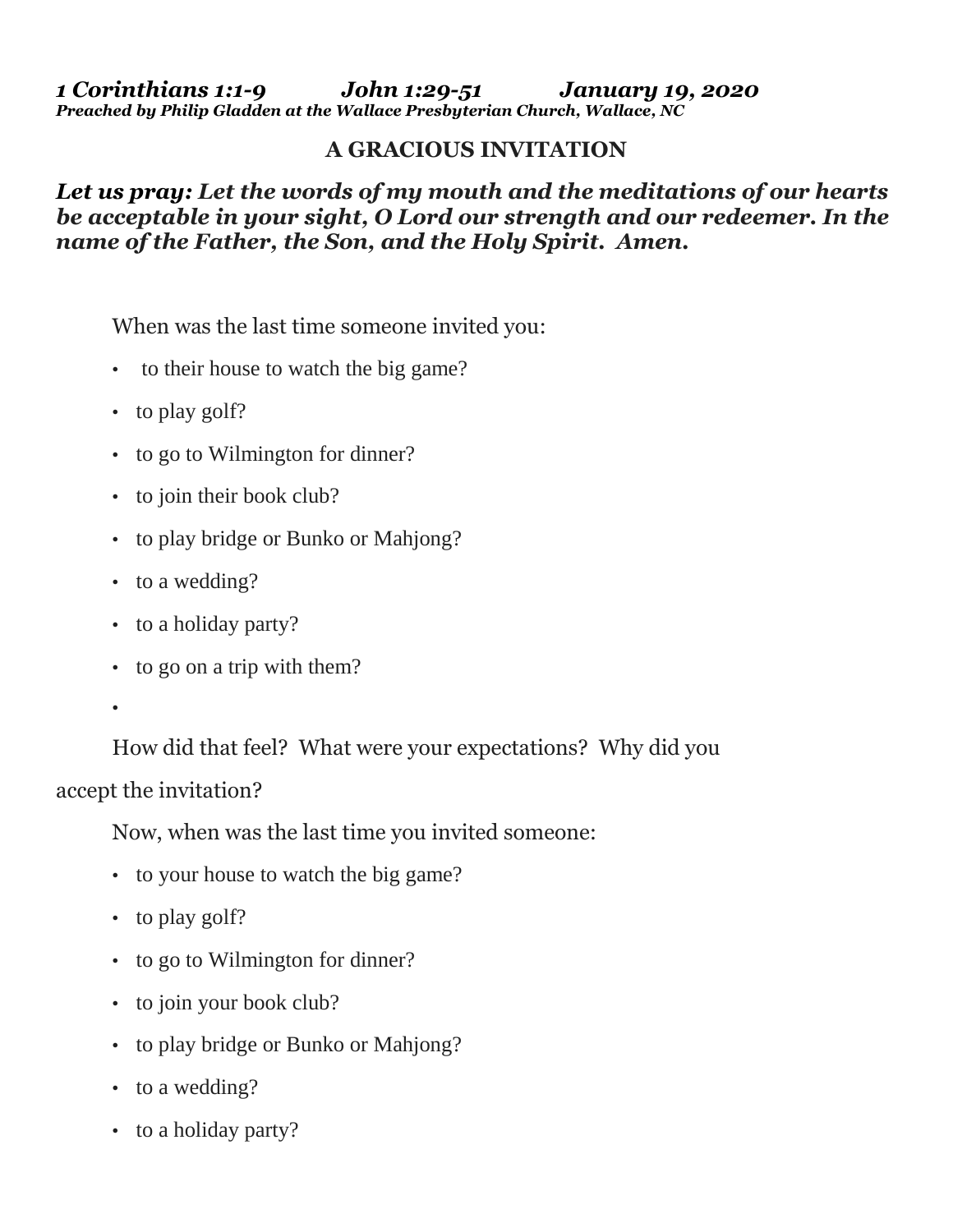• to go on a trip with you?

How did you extend that invitation? Was it with a formal, printed invitation that said, "I request the pleasure of your company . . ."? Was it with a phone call or an email – "Hey, why don't you join us Saturday night?" Or did you extend the invitation in person – "Come on over!"?

And why did you extend that invitation? Was it to enjoy the company of your friend? Was it to introduce your friend to some new friends? Was it to share something important and enjoyable with another person? Was it because you knew you and your friend share the same interests?

Now, consider this question: When was the last time you invited someone to come to the Wallace Presbyterian Church? Research into why people visit a church for the first time has remained remarkably consistent over the years. In an interview, a church growth expert was asked, "In your research, have you found that there's one specific reason that visitors come to church?" His answer was simple and supported by years of research. He said, "The friendship factor. We've asked more than 50,000 people over the last 10 years why they came to church, and between 75 and 90 percent of respondents say, 'I began attending because someone invited me.'" Another researcher commented on why visitors come to church, and noted the following statistics:

2% by advertisement 6% by an invitation from the pastor 6% by organized evangelism campaign 86% by friends or relatives<sup>1</sup>

We Presbyterians are sometimes referred to as the "Frozen Chosen." Actually, I've heard many more Presbyterians refer to themselves as the "Frozen Chosen" than other people calling us that. It's always good for a laugh or a nervous chuckle, but, you know, I really don't like that name. I know plenty of Presbyterians who are anything but frozen in their faith and commitment to Jesus Christ. However, if that's how people see us or, sadly, how we see ourselves, that says an awful lot about our willingness to say what we have seen in Jesus Christ. Let me put it in the form of a question: What difference has God made in your life in Jesus Christ?

It's significant to me that in this story from the beginning of John's gospel, there is no strong-arming people into believing in Jesus Christ. Nobody gets defensive. John the Baptist doesn't get bent out of shape when Andrew, one of his disciples, accepts Jesus' invitation. In turn, Andrew graciously invites his brother, Simon, to meet Jesus. In Galilee, Philip accepts Jesus' gracious invitation, and then turns around and extends the same invitation to Nathanael. Philip doesn't get his back up when Nathanael questions whether anything good can come out of Nazareth. Philip extends the same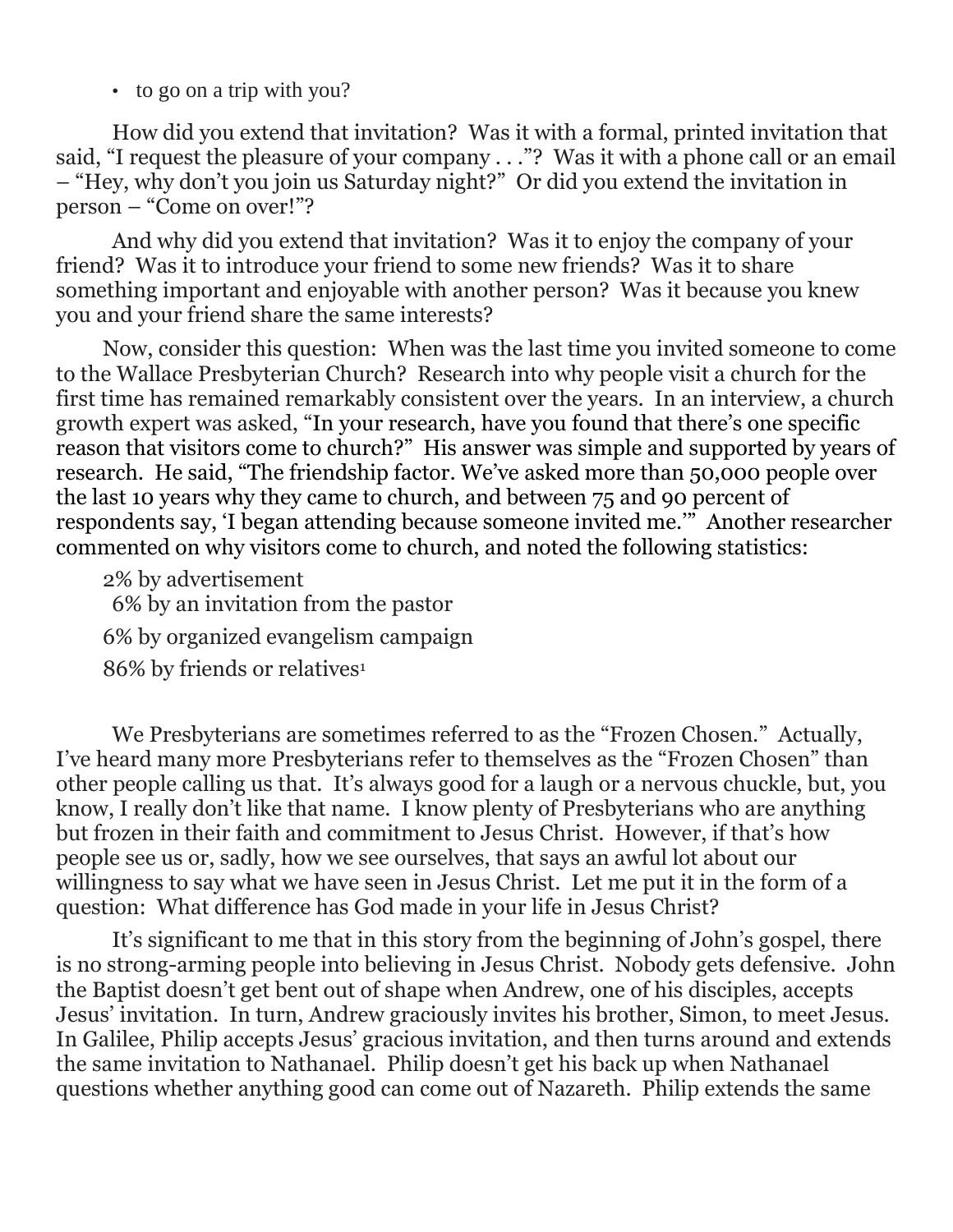gracious invitation as Jesus – "Come and see." Andrew, Simon, Philip, and Nathanael all accepted the invitation and found what they were looking for in Jesus Christ.

This sermon is not about secrets to church growth or a plan for how we can get more members in the Wallace Presbyterian Church. Instead, this sermon is a reflection on the experiences of Andrew, Simon, Philip, and Nathanael, all of whom responded to gracious invitations to "Come and see for yourself."

There may be some people here today for the first time, but the large majority of all of us have been here many times. So, when we think about offering a gracious invitation to someone to "come and see," we ought to begin by asking ourselves, "Why do I come?" Another way to ask the same question is, "What do I most value about my church life?" To dig down even deeper, we can ask ourselves, "How is God at work here in a way that deepens my faith in Jesus Christ?"

In his comments about this story about Jesus, Andrew, Simon, Philip, and Nathanael, David Lose writes, "[John] doesn't actually baptize Jesus in this gospel; instead he only shares what he sees. And that may be the larger point of this story from the Fourth Gospel – that when it comes to our relationship with Jesus, our primary job is to see and share. Not threaten, not coerce, not intimidate, not woo or wheedle or plead, but simply to see and share. Could it be that simple? At its heart, evangelism is noticing what God is doing in our lives, sharing that with others, and inviting them to come and see for themselves. Notice. Share. Invite. These are the three elements of evangelism, sharing the good news of what God has done and is still doing through the life, death, and resurrection of Jesus Christ for us and all the world."<sup>2</sup>

Maybe one of the reasons we are reluctant to offer the gracious invitation "Come and see" is that we think it all depends on us! But the story from John's gospel is full of people who always point to Jesus, not to themselves. John, Andrew, and Philip notice what Jesus is doing in their lives and the difference it makes. Then they share that with others by extending the gracious invitation "Come and see."

John's gospel is famous for its symbols such as darkness and light and blindness and sight. Significantly, in this story, John uses six different words for "to see" sixteen times. So, the invitation to "Come and see" is more than just "Come and check it out and get some information." The invitation "Come and see" is an offer to share with others the difference Jesus Christ makes in your life and in this church. If we extend the invitation to "Come and see" God will certainly follow up on that invitation.

You invite someone to visit your book club because the authors you read make a difference in your life.

You invite someone to visit your Rotary Club because you think the motto "Service above self" is more than just a catchy phrase.

You invite people into your home or to your special occasions and celebrations because you value the relationships and the community that is formed.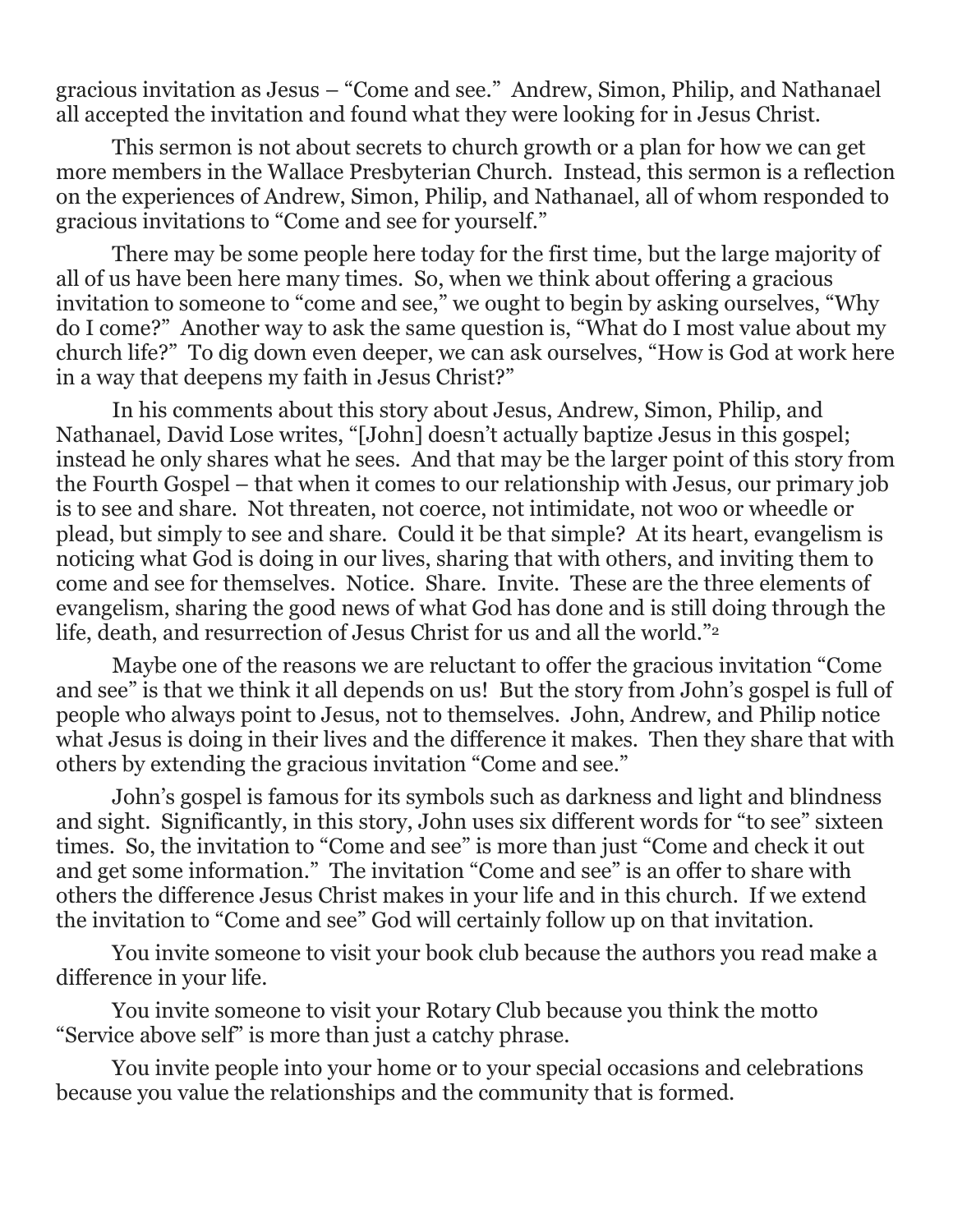Surely, we can invite people to "Come and see" what God is doing in our lives and in our church through Jesus Christ. Our invitation is that of John the Baptist – "I myself and seen and have testified . . ." When people come and see, Jesus also offers another gracious invitation – "Follow me." That is not our invitation to offer, but only Jesus' to give.

Our closing hymn this morning is "Will You Come and Follow Me." You will see that the subtitle is "The Summons." This hymn was written by John Bell, a Church of Scotland minister who lives in Glasgow and is actively involved in the Iona Community, an ecumenical Christian spiritual community on the island of Iona.

As you join in singing the final hymn today, pay attention to the words and to the structure of the hymn. The first four verses are written in the voice of Jesus Christ with his invitation to follow him – the summons. The fifth verse is the individual singer's response – your response? my response? – to Christ's summons.

Here is a description of this wonderful hymn of invitation:

"'Will you come and follow me' is typical of many of the worship songs to emerge from Iona. It is set to a traditional Scottish melody, 'Kelvingrove,' and is often referred to as 'The Summons.' It takes as its theme the 'Call of Christ.'

The Gospels tell us that our Lord called others to 'follow him,' whether it was the Galilean fishermen who left their nets to become 'fishers of people,' or his disciples who were encouraged to 'take up their cross.'

Through the centuries, as today, Christ continues to call his saints to a life of faith, prayer and service.

'Will you come and follow me' celebrates how the Lord calls us by name so that his life can be grown in us. It is a way of living that involves taking up the cross and to 'risk the hostile stare.' It is a call to love in action which liberates the captive and blind and which dares to 'kiss the leper clean.' It is a summons, too, to self-discovery and to the faith that can conquer our inner fears. The hymn ends with a prayer for strength to follow and 'never be the same.' For in responding to Christ's call to love in action we move and live and grow in him and he in us.

Though 'The Summons' is a worship song of our generation its call to the Christian pilgrim is a timeless one."<sup>3</sup>

Jesus calls us . . . Jesus extends the gracious invitation, "Come and see" . . . Jesus says, "Follow me."

Let's return the favor and extend the same gracious invitation to someone else ... Come and see!